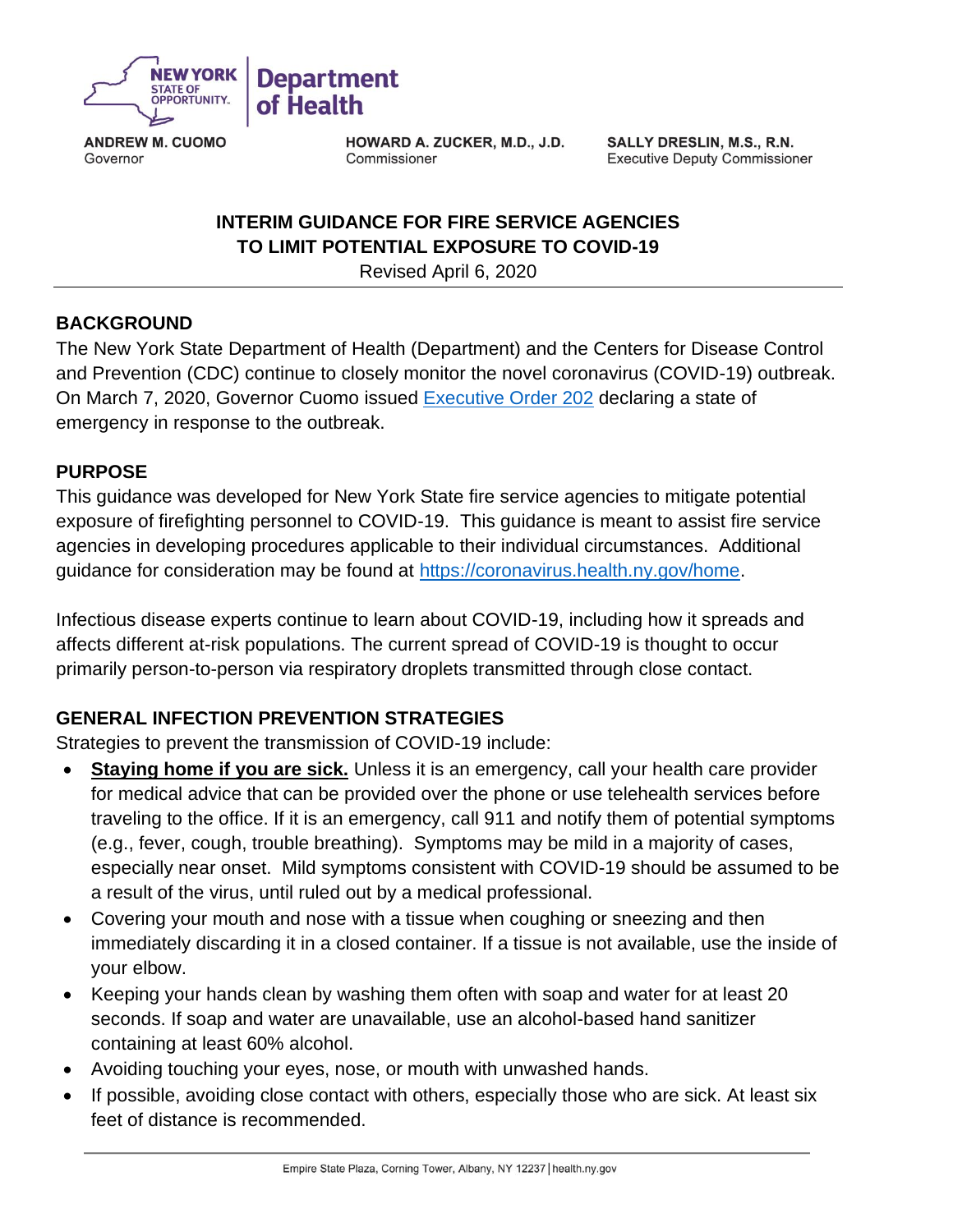• Keeping work surfaces and equipment disinfected.

# **SPECIFIC MITIGATION STRATEGIES FOR FIREFIGHTING PERSONNEL**

Firefighting personnel should exercise caution in their daily regular interactions with colleagues and the public.

To the extent possible, firefighting personnel should implement the following considerations in the work environment to prevent the transmission of COVID-19, including:

- Maintain procedures and practices necessary to provide for the safety of firefighting personnel and effective operations (e.g., needing members to remain seated and belted during a response, maintaining crew size necessary complete tasks during an incident, guiding a saw operator, or footing a ladder). The safety of the firefighting personnel will take precedence over social distancing where personnel must work within six feet.
- Limit nonemergency tasks, such as fire safety inspections and in-person training, to reduce the number of required personnel per shift and limit critical, but nonemergency tasks, to minimum staffing necessary to safely and effectively perform the task.
- Ventilate apparatus and other vehicles during and after transport, to the extent practicable.
- Assign specific riding positions for apparatus and other vehicles to maintain social distancing, to the extent practicable. Facemasks should be considered when riding within six feet of each other is unavoidable.
- Reduce crew size in each vehicle or increase the number of vehicles in a response, to the extent practicable.
- Create separations in sleeping quarters and common areas to maintain a minimum distance of 6 feet.
- Clean and disinfect common areas and frequently touched surfaces in the station at minimum once per 12-hour shift, including doorknobs, telephones/intercoms, computer keyboards/mice, switch plates, kitchen, fitness rooms, etc.
- Clean and disinfect bunk rooms. Replace bedding and clean surfaces after each use.
- Avoid using areas that cannot be cleaned between individual use (i.e. station pole).
- Limit areas to one operator, where practicable (e.g. base station and vehicle radios, alarm panels and traffic controls).
- Stagger mealtimes to limit congregation and serve individually wrapped meals prepared in a sanitized area.
- Eliminate fire station visits by nonessential personnel and the public. When personnel must visit a firehouse (e.g. to drop off supplies), use social distancing precautions like making the transaction outside and maintaining a six-foot distance. Use video and other remote audio/video technology to minimizing in-person visits (e.g., for trainings, staff meetings).
- Clean and disinfect equipment and exposed surfaces in vehicles post-response. Procure and use products identified by the EPA as effective against COVID-19, according to the product label.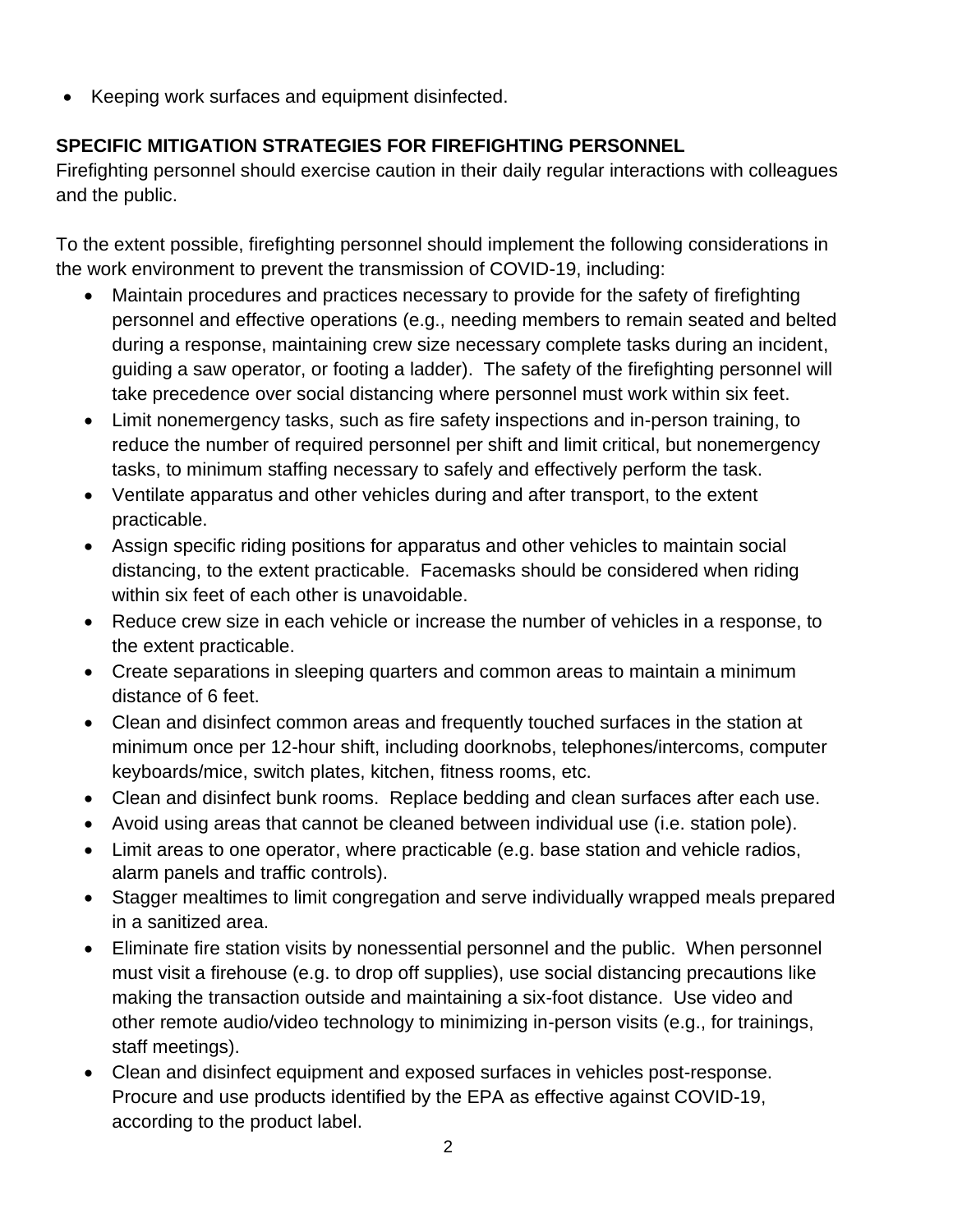• Actively monitor employees for virus symptoms (e.g., fever, cough, shortness of breath) at the beginning of each shift, and at least every 12 hours during the shift.

To the extent possible, firefighting personnel should consider the following precautions when interacting with the public:

- Whenever possible, avoid close contact with others, especially those who are sick. At least a six-foot distance is recommended.
- As possible, to minimize circulation of personnel, restrict mutual tour exchanges, details, backfilling, and other actions which replace personnel to within the same firehouse/facility.
- If firefighting personnel encounter an individual demonstrating mild to severe respiratory symptoms, including cough, fever, or trouble breathing, firefighting personnel should take all possible precautions to minimize the risk of COVID-19 transmission. **However, these precautions need to be balanced against any necessary firefighting action when immediate life-saving interventions or imminent safety measures are required.**
	- $\circ$  For example, responses to automatic alarms where social distancing and doorway triage should be routinely practiced compared to responses to building fires with occupants trapped inside.
- Have a trained Emergency Medical Service/Emergency Medical Technician (EMS/EMT) assess and transport a person in need of assistance who is displaying symptoms of COVID-19 to a hospital or other healthcare facility. [https://www.health.ny.gov/professionals/ems/policy/policy.htm.](https://www.health.ny.gov/professionals/ems/policy/policy.htm)
- Ensure only trained personnel wearing appropriate personal protective equipment (PPE) have close contact with an individual who may have symptoms of COVID-19.
- Wear PPE when close (i.e. within six feet), prolonged (i.e. more than a few minutes) contact with the public is expected. Fire service agencies should ensure to the best of their ability that PPE is available and accessible for members, understanding the limitations on supply of equipment and prioritization of supply for direct health care personnel.
	- o PPE may include disposable exam gloves, an approved facemask, a fluid resistant gown or suit, and/or eye protection, such as goggles, as appropriate.
- When arriving on scene, practice "doorway triage", collecting as much information as possible about potential COVID-19 risk (e.g., symptoms, quarantine) before making entry/close contact. Limit entry/contact to the minimum extent possible, in order to mitigate the call (e.g. perform medical assessment of patient or check the alarm panel from just outside the front door, send in one or two personnel to investigate instead of an entire crew).
- Limit risk of exposure by using an approved facemask when responding to all appropriate calls. Do not use damaged or soiled masks.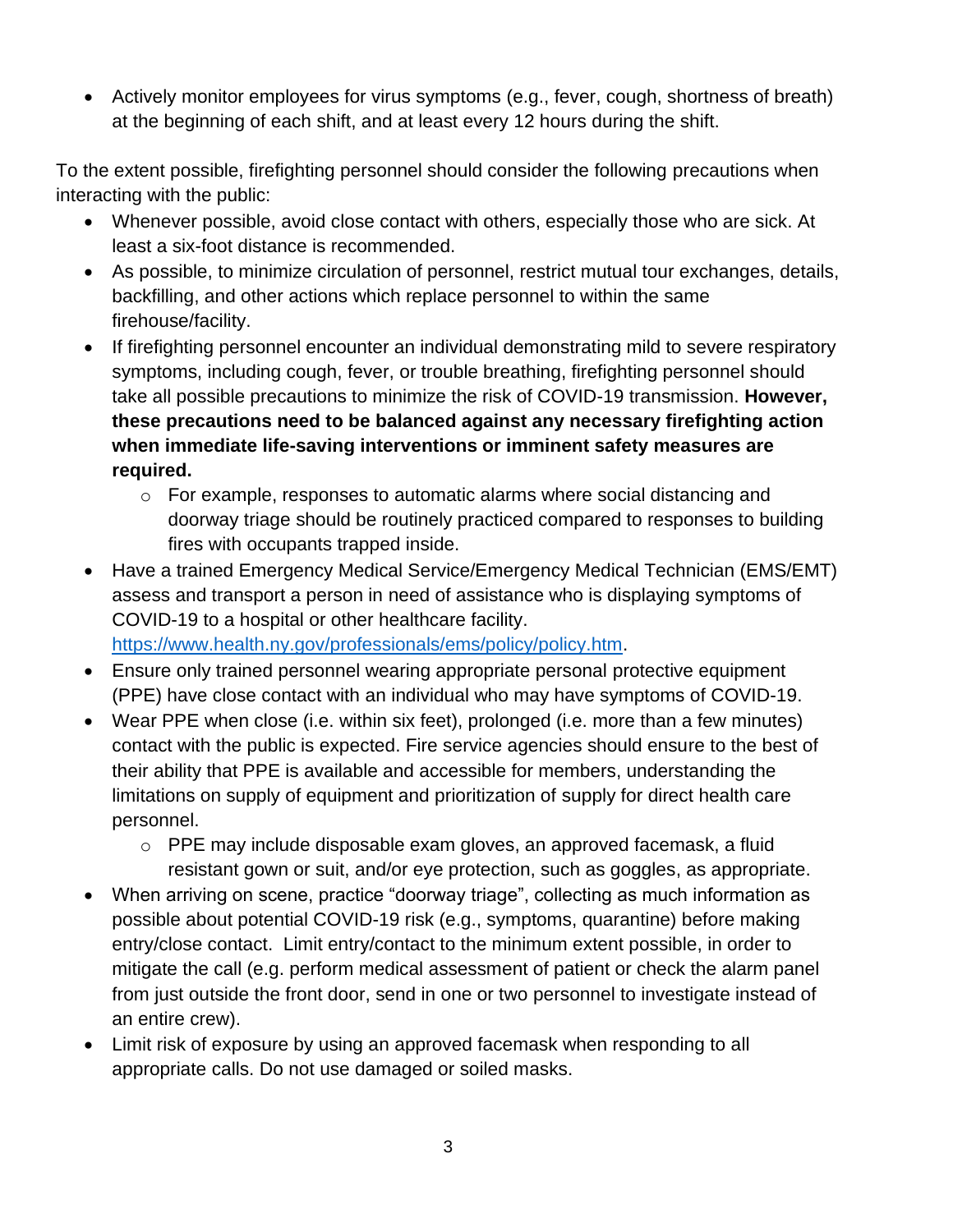- Clean and disinfect firefighting equipment and PPE prior to use and reuse. Equipment and surfaces should be cleaned using a household cleaning product identified by the EPA as effective against COVID-19, according to the product label.
- Ensure standard operating procedures for the containment and disposal of used PPE, to the extent your fire service agency has such procedures.
- Ensure standard operating procedures, in accordance with CDC guidance, for containing and laundering clothes are available and followed. Avoid shaking soiled clothes.
- Launder firefighting turnout gear, including gloves and hoods, in a washer/extractor at washing temperature of 140°F and use of an EPA approved laundry sanitizer, in accordance with NFPA 1851, if the gear has been exposed to a confirmed or suspect case of COVID-19.

## **DAILY MONITORING AND RISK REDUCTION**

All fire service agencies should implement risk reduction procedures consistent with this guidance, including but not limited to self-monitoring for symptoms (e.g. fever, cough, and shortness of breath).

## **EXPOSED FIREFIGHTING PERSONNEL**

The first course of action, both for assuring firefighter safety and minimizing virus spread, is to allow quarantine and isolation periods of 14 days. However, this temporarily reduces the pool of available workers. After exhausting backfilling and all other reasonable efforts to replace affected personnel, if emergency response capabilities will be adversely impacted (e.g., fire companies closed or crew sizes reduced) by the absence of these employees, Fire Service agencies may permit firefighting personnel exposed to, or recovering from, COVID-19 to work under the following conditions:

- 1. Operations: Firefighting personnel exposed to a confirmed or suspect case of COVID-19, or with confirmed or suspected COVID-19, can continue to work, **provided their absence would adversely impact the ability for the agency to continue to provide an appropriate level of response, and only in accordance with the following conditions:**
	- a. Asymptomatic contacts: Firefighting personnel who have had contact with a confirmed or suspected case of COVID-19 but display no symptoms.
		- Personnel who are asymptomatic contacts of confirmed or suspected COVID-19 cases should self-monitor twice-a-day both on- and off-duty (i.e. temperature and symptoms check). Asymptomatic personnel should be similarly monitored by agency personnel at the beginning of each shift and at least every 12 hours during the shift.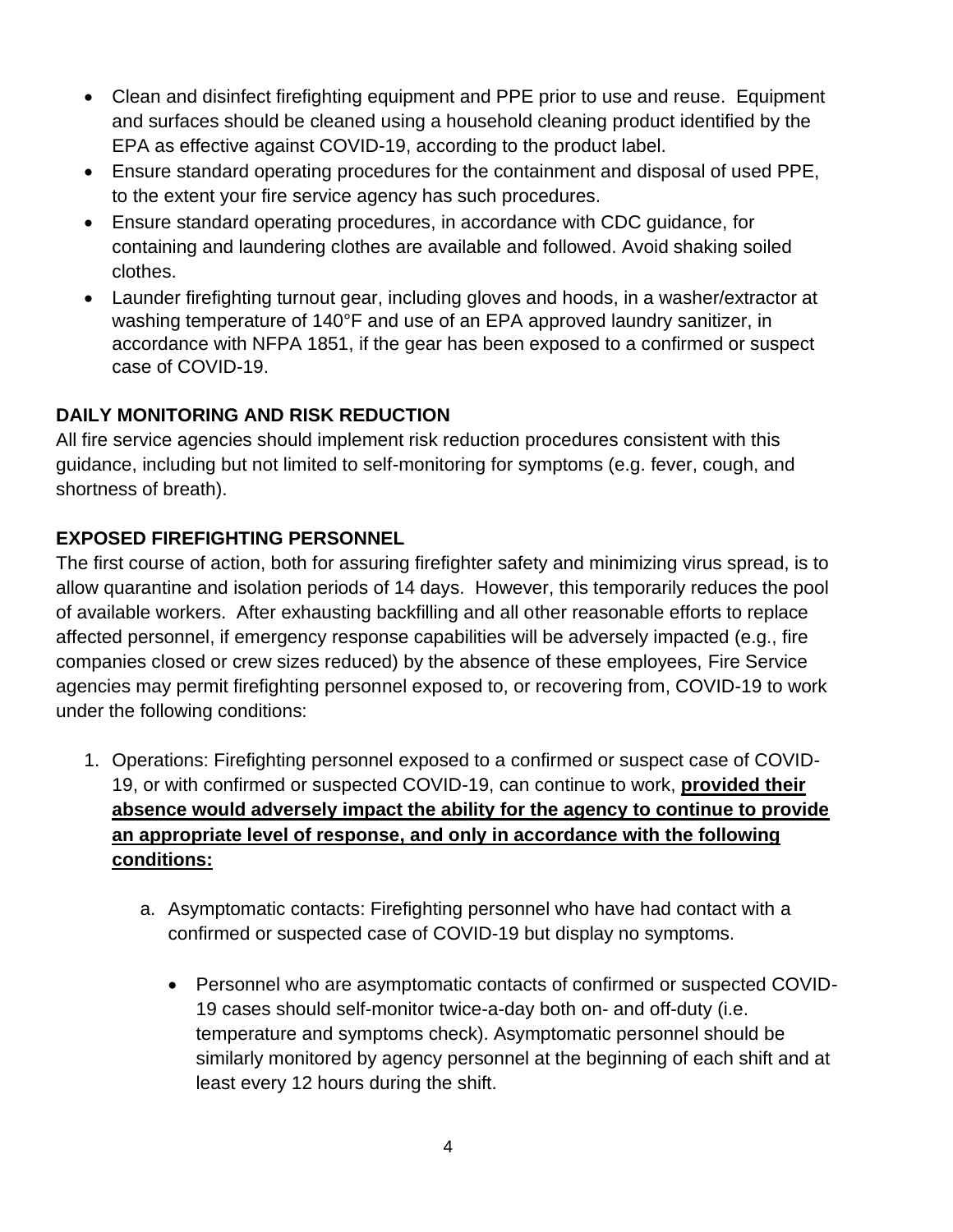- Wear a facemask while working within 14 days after their exposure. The mask should be donned before entry into the workplace and before close contact with coworkers.
- b. Confirmed or Suspected COVID-19 cases: Firefighting personnel with confirmed or suspected COVID-19, based upon symptoms<sup>1</sup>, and who have maintained isolation for at least 7 days after illness onset, and have been at least 72-hours fever-free without fever-reducing medicines and with other symptoms improving. These requirements intended to minimize contagiousness, and may not address overall fitness for duty.
	- Personnel who are recovering from COVID-19, but otherwise fit for duty, should wear a facemask for at least 14 days after onset of illness and until all symptoms resolve. The mask should be donned before entry into the workplace and before close contact with coworkers.
- 2. Reduced Risk Assignment. If possible, personnel working under these conditions should be preferentially assigned, whenever possible, to job functions that have less contact with others and the public. Staffing models may consider assigning firefighters together who are all in an exposed category, to reduce risk assignments. Crews may be assigned to work a slower response area with fewer public contacts. As this outbreak grows, all personnel permitted to work under the above conditions may be needed for any assignment.
- 3. Firefighting Personnel Becomes Symptomatic: Any personnel who develops symptoms consistent with COVID-19 should **immediately** notify their supervisor remotely (e.g. phone, radio, etc.), stop work, and isolate at home. Symptoms may be mild in the majority of cases, especially near onset. Mild symptoms consistent with COVID-19 should be assumed to be a result of the virus, until ruled out by medical professionals. Testing should be prioritized for these personnel. All personnel with symptoms consistent with COVID-19 should be dealt with as if they are infected, regardless of the availability of test results. These personnel may return to work after 7 days of isolation and being 72-hours fever-free without fever-reducing medicines and improving other symptoms, **provided their absence would adversely impact the ability for the agency to continue to provide an appropriate level of response**.

Fire Service agencies should promulgate specific directives to their personnel and firefighters that is consistent with this interim guidance. However, given the rapidly changing nature of this public health emergency and the critical mission of the fire service, agencies may adapt or

<sup>1</sup> Symptoms include fever, cough, or shortness of breath. Some individuals may also have other mild flu-like symptoms like headache, malaise, sore throat, vomiting or diarrhea.